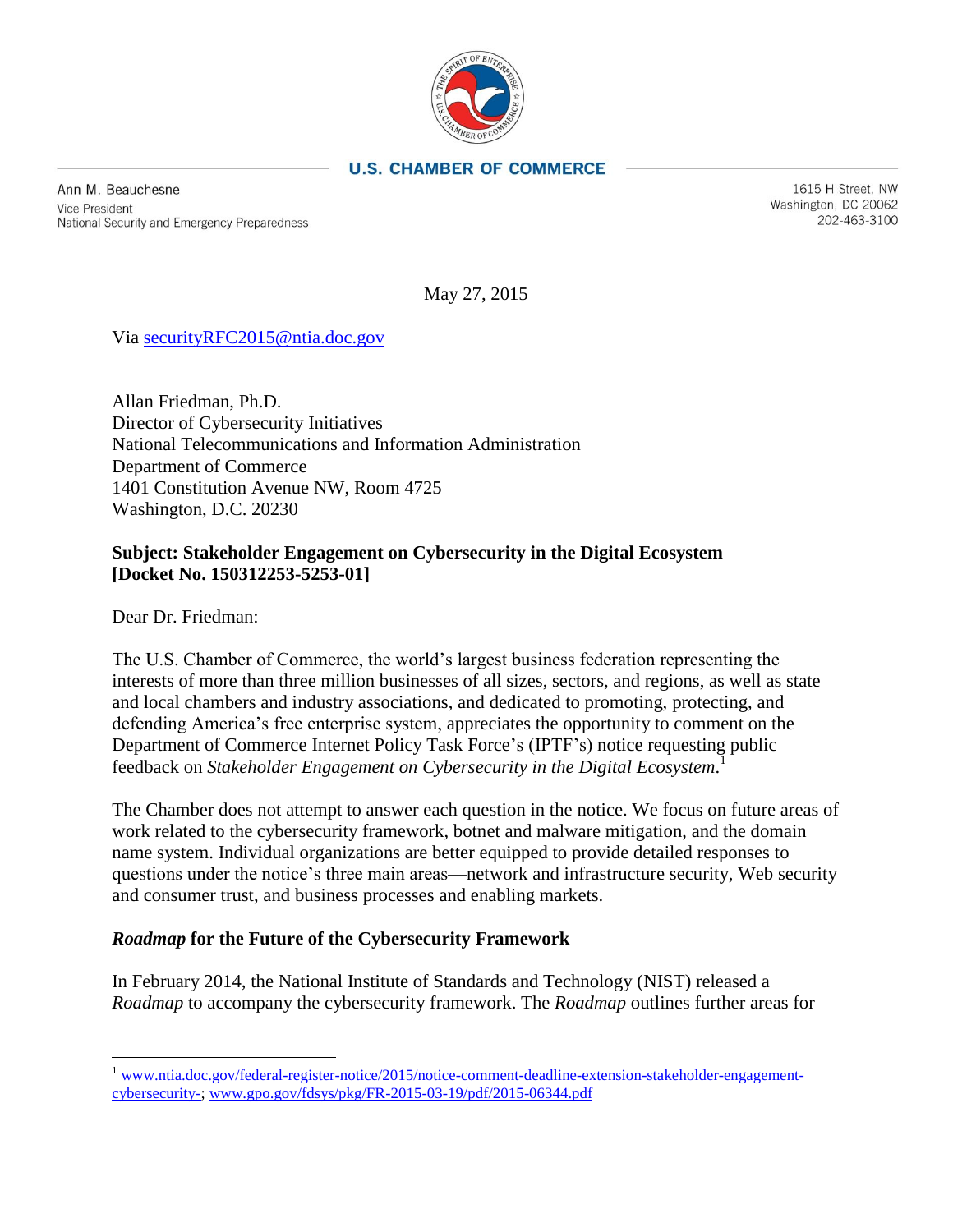possible "development, alignment, and collaboration."<sup>2</sup> Here are some key areas that the Chamber sees as needing attention by the IPTF and additional stakeholders:

 **Aligning international cybersecurity regimes with the framework.** Many Chamber members operate globally. We appreciate that NIST has been actively meeting with foreign governments to urge them to embrace the framework. Like NIST, the Chamber believes that efforts to improve the cybersecurity of the public and private sectors should reflect the borderless and interconnected nature of our digital environment.

Standards, guidance, and best practices relevant to cybersecurity are typically industry driven and adopted on a voluntary basis; they are most effective when developed and recognized globally. Such an approach would avoid burdening multinational enterprises with the requirements of multiple and often conflicting jurisdictions.<sup>3</sup>

The administration should organize opportunities for stakeholders to participate in multinational discussions. The Chamber wants to encourage the federal government to work with international partners and believes that these discussions should be stakeholder driven and occur on a routine basis.

 **Avoiding disruptions to the framework's privacy methodology.** The Chamber appreciates that NIST struck Appendix B of the preliminary framework and included a more tailored privacy statement into version 1.0 of the framework.

To encourage broad use of the framework, industry believes that the privacy methodology must be consensus based and straightforward. A privacy methodology that would attempt to apply privacy principles to most features of the framework or recommend burdensome practices would create significant disincentives to businesses' implementing the framework.

The Chamber welcomes the outreach that NIST officials have had with us regarding its new privacy engineering initiative and wants to continue the dialogue. Privacy engineering can offer tremendous value to businesses and consumers. Many Chamber companies leverage privacy engineering solutions as part of their "privacy by design" practices and internal information management programs. Refining and improving privacy engineering processes require a collaborative effort among an array of corporate resources—IT, compliance, legal, product development, marketing, and customer service.

NIST is well suited to contribute technical expertise to a standards-setting effort that first requires a multistakeholder process to articulate consensus policy goals. However, the Chamber is concerned that the privacy engineering initiative, as presently conceived,

 $\overline{a}$ <sup>2</sup> The *Roadmap* is available at [www.nist.gov/cyberframework/upload/roadmap-021214.pdf.](http://www.nist.gov/cyberframework/upload/roadmap-021214.pdf)

<sup>&</sup>lt;sup>3</sup> The Chamber sent a letter in September 2013 to Dr. Andreas Schwab, member of the European Parliament's Internal Market and Consumer Protection Committee, recommending amendments to the proposed European Union (EU) cybersecurity directive. We argue that cybersecurity and resilience are best achieved when organizations follow voluntary global standards and industry-driven practices.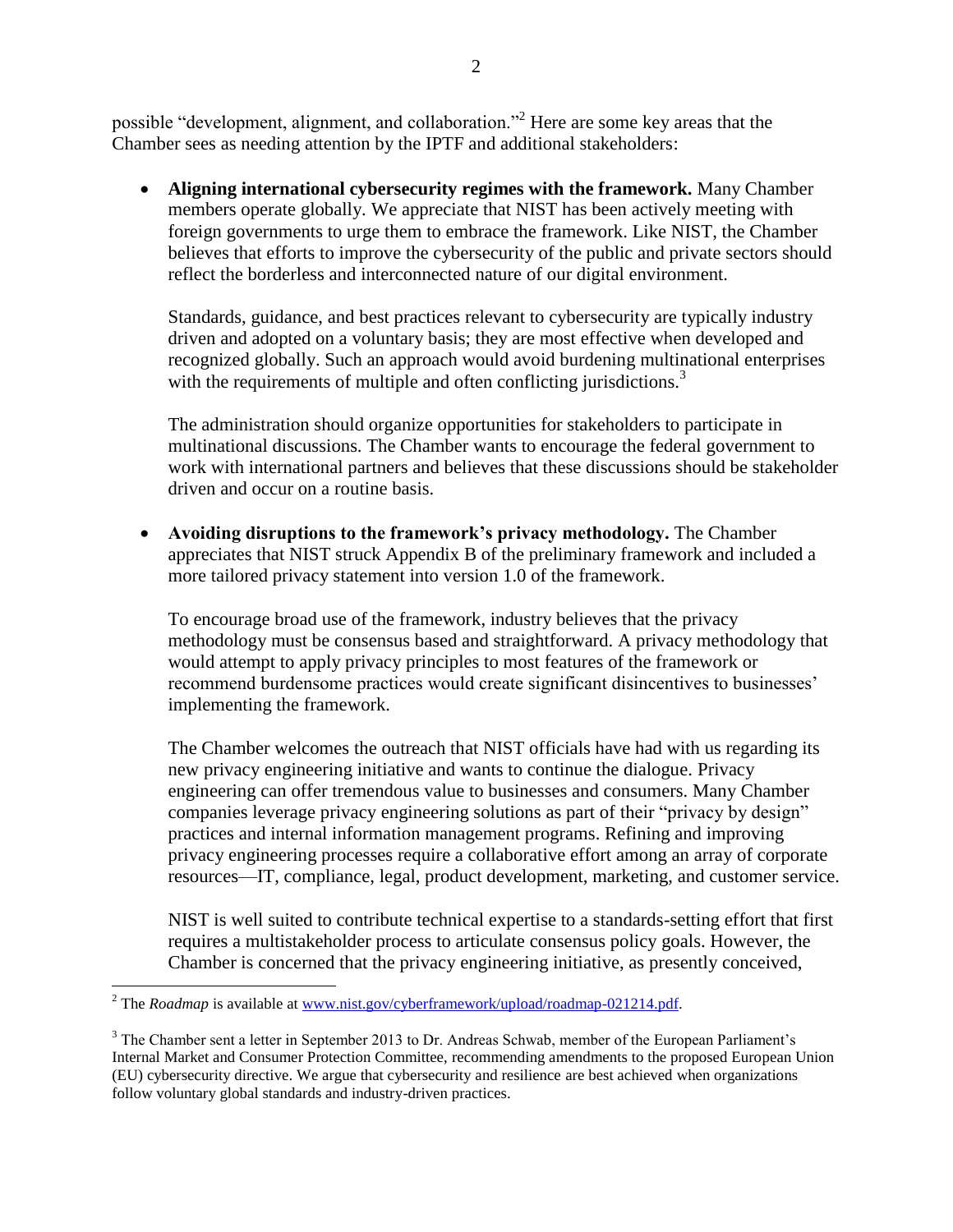would endorse potential policy objectives prematurely, rather than integrate consensusbased and broadly adopted policies into a technical standard.

We strongly caution NIST against pursing a privacy engineering initiative that would (perhaps unintentionally) undermine the progress that industry and NIST have made in creating and launching the framework.

 **Managing cyber supply chain risks.** The Chamber supports the attention that NIST has paid to supply chain risk management issues. As part of the Chamber's roundtable series, our member organizations have urged businesses to use the framework when communicating with partners, vendors, and suppliers. Businesses of all sizes can find it challenging to identify their risks and prioritize their actions to reduce weak links vulnerable to penetration and disruption. NIST should provide additional guidance in this area.

Many companies and associations are participating in the Software and Supply Chain Assurance Forum, which is being led by the General Services Administration (GSA), the Department of Defense (DoD), and DHS, among others. In June 2013, the Chamber submitted comments to GSA and the Joint Working Group on Improving Cybersecurity and Resilience Through Acquisition regarding section  $8(e)$  of the cyber EO.<sup>4</sup>

Central points that the Chamber made in the letter remain applicable to the *Roadmap* and to NIST's activities concerning supply chain risk management:

- o The Chamber supports efforts by policymakers to enhance the security of government information technology and communications (ICT) networks and systems, or the cyber supply chain. However, we urge policymakers to reject prescriptive supply chain or software assurance regimes that inject the United States or foreign governments directly into businesses' innovation and technology development processes, which are global in scope.
- o Ambitious public and private sector efforts are under way to manage cyber supply chain risk. The Chamber opposes government actions that would create U.S.-specific guidelines, set private sector security standards, or conflict with industry-led security programs. Instead, the government should seek to leverage mutually recognized international agreements that enable ICT manufacturers to build products once and sell them globally.

 $\overline{a}$ 

<sup>4</sup> See May 13, 2013, *Federal Register*, pp. 27966–27967, a[t www.gpo.gov/fdsys/pkg/FR-2013-05-13/pdf/2013-](http://www.gpo.gov/fdsys/pkg/FR-2013-05-13/pdf/2013-11239.pdf) [11239.pdf.](http://www.gpo.gov/fdsys/pkg/FR-2013-05-13/pdf/2013-11239.pdf) Section 8(e) of the EO says, "Within 120 days of the date of this order, the Secretary of Defense and the Administrator of General Services, in consultation with the Secretary and the Federal Acquisition Regulatory Council, shall make recommendations to the President, through the Assistant to the President for Homeland Security and Counterterrorism and the Assistant to the President for Economic Affairs, on the feasibility, security benefits, and relative merits of incorporating security standards into acquisition planning and contract administration. The report shall address what steps can be taken to harmonize and make consistent existing procurement requirements related to cybersecurity."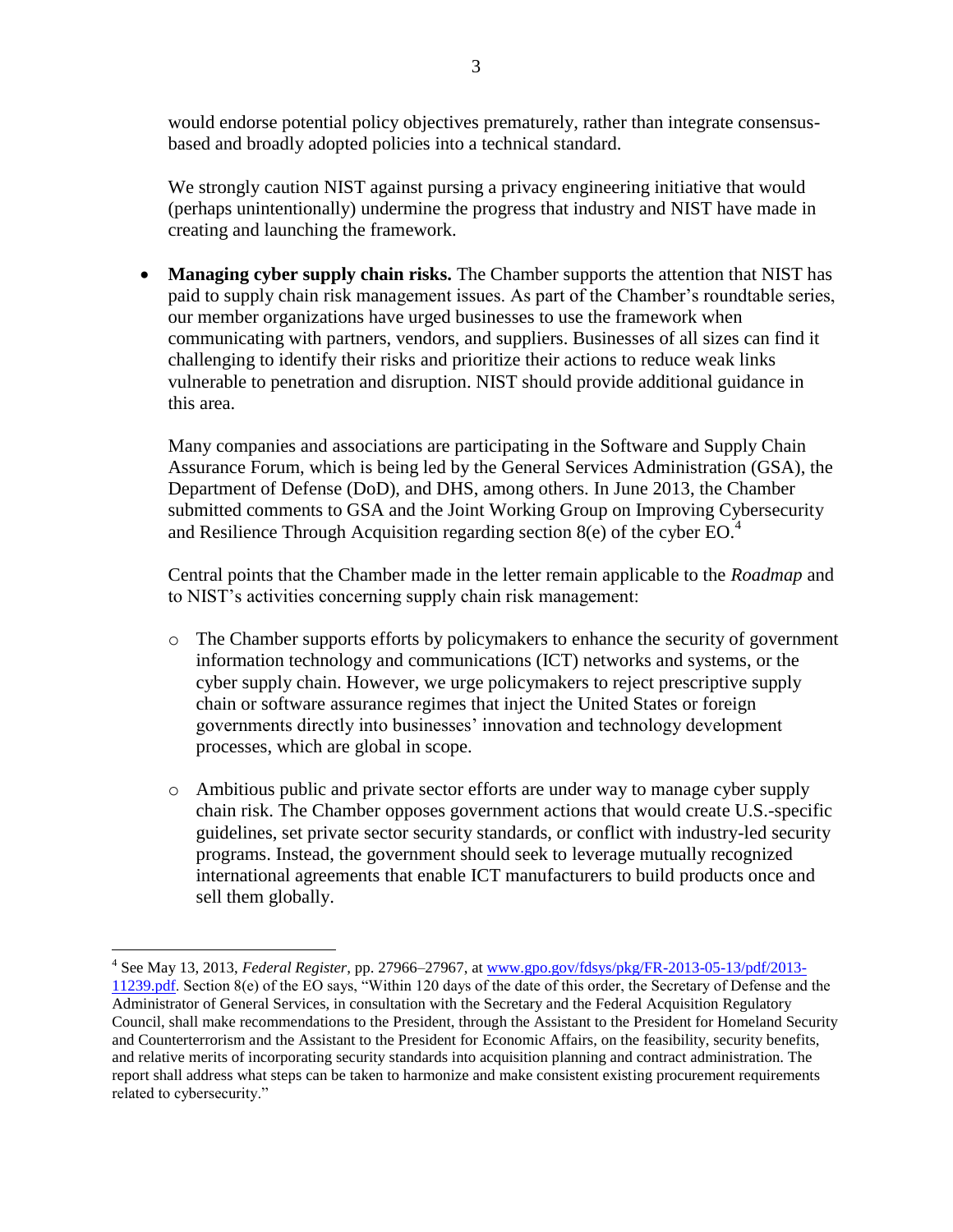o The Chamber has a fundamental concern about policies that would broadly apply restrictions on international commerce based on real or perceived threats to the cyber supply chain and ICT products' country of origin. ICT cybersecurity policy must be geared toward embracing globally recognized standards, facilitating trade, and managing risk.

## **Botnet and Malware Mitigation**

One of those most tenacious threats to the global economy stems from the proliferation of botnets and malicious software (malware), which enables a single bad actor to control large networks of infected computers. Botnets, which are generally connected with criminal syndicates and the pilfering of personal information, can also be used for attacks by both state and nonstate actors against public and private networks.

Several public-private initiatives have tackled mitigating the proliferation of botnets and malware. Chamber members, including representatives of the communications and IT sectors, have been major contributors in blunting the impacts of botnets and malware.

 **Public-private efforts under way to control the spread of bot infections; further coordination worthwhile.** In March 2012, under the auspices of the Communications Security, Reliability, and Interoperability Council (CSRIC) III, an industry working group delivered the voluntary U.S. Anti-Bot Code of Conduct for Internet Service Providers (ISPs) (the Anti-Bot code) to address threats posed to residential broadband networks.

Under the Anti-Bot code, ISPs agree to educate consumers about the botnet threat, take steps to detect botnet activity on their networks, make consumers aware of botnet infections on their computers, offer assistance to consumers whose computers are infected, and collaborate with other service providers that have also adopted the code. The council concluded that "constituents of the entire Internet ecosystem have important roles to play in addressing the botnet threat and that ISPs depend on support from the other parts in the ecosystem."<sup>5</sup>

The Industry Botnet Group (IBG) is another example of communications providers playing a role in addressing botnet-related challenges. The IBG brought together stakeholders to address specific goals, including the development of principles to guide voluntary anti-botnet efforts throughout the digital ecosystem. In May 2012, the IBG presented at the White House its nine principles governing future engagement across the ecosystem.<sup>6</sup>

 $\overline{a}$ <sup>5</sup> [https://transition.fcc.gov/bureaus/pshs/advisory/csric3/CSRIC-III-WG7-Final-ReportFinal.pdf,](https://transition.fcc.gov/bureaus/pshs/advisory/csric3/CSRIC-III-WG7-Final-ReportFinal.pdf) and [https://transition.fcc.gov/bureaus/pshs/advisory/csric3/CSRIC\\_III\\_WG7\\_Report\\_March\\_%202013.pdf](https://transition.fcc.gov/bureaus/pshs/advisory/csric3/CSRIC_III_WG7_Report_March_%202013.pdf)

<sup>&</sup>lt;sup>6</sup><http://www.industryweek.com/information-technology/nine-principles-boost-cybersecurity?page=2>